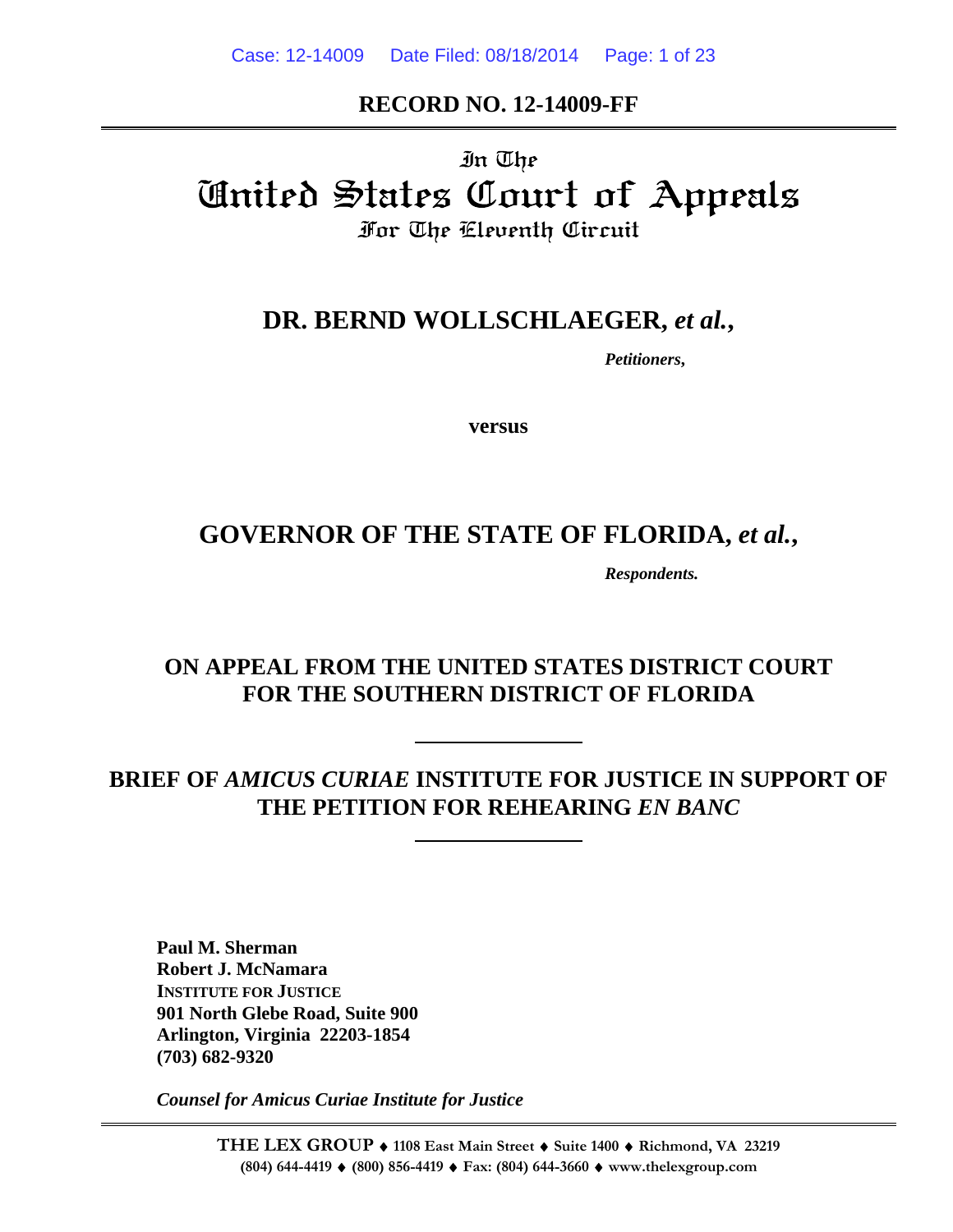

#### **IN THE UNITED STATES COURT OF APPEALS FOR THE ELEVENTH CIRCUIT**

DR. BERND WOLLSCHLAEGER, et al. Petitioners,

v.

Record No. 12-14009-FF

GOVERNOR OF THE STATE OF FLORIDA, et al. Respondents.

### **ON APPEAL FROM THE UNITED STATES DISTRICT COURT FOR THE SOUTHERN DISTRICT OF FLORIDA CIVIL ACTION NO. 1:11-cv-22026-MGC**

#### **CERTIFICATE OF INTERESTED PERSONS AND CORPORATE DISCLOSURE STATEMENT**

The undersigned counsel certifies that in addition to the persons and entities identified

in the Petition for Rehearing *En Banc*, the following persons may have an interest in the

outcome of this case:

Paul M. Sherman

Robert J. McNamara

*Counsel for Amicus Curiae Institute for Justice*

Amicus Curiae Institute for Justice are not subsidiaries or affiliates of a

publicly owned corporation, and no publicly owned corporation, not a party to the

litigation, has a financial interest in the outcome of this case.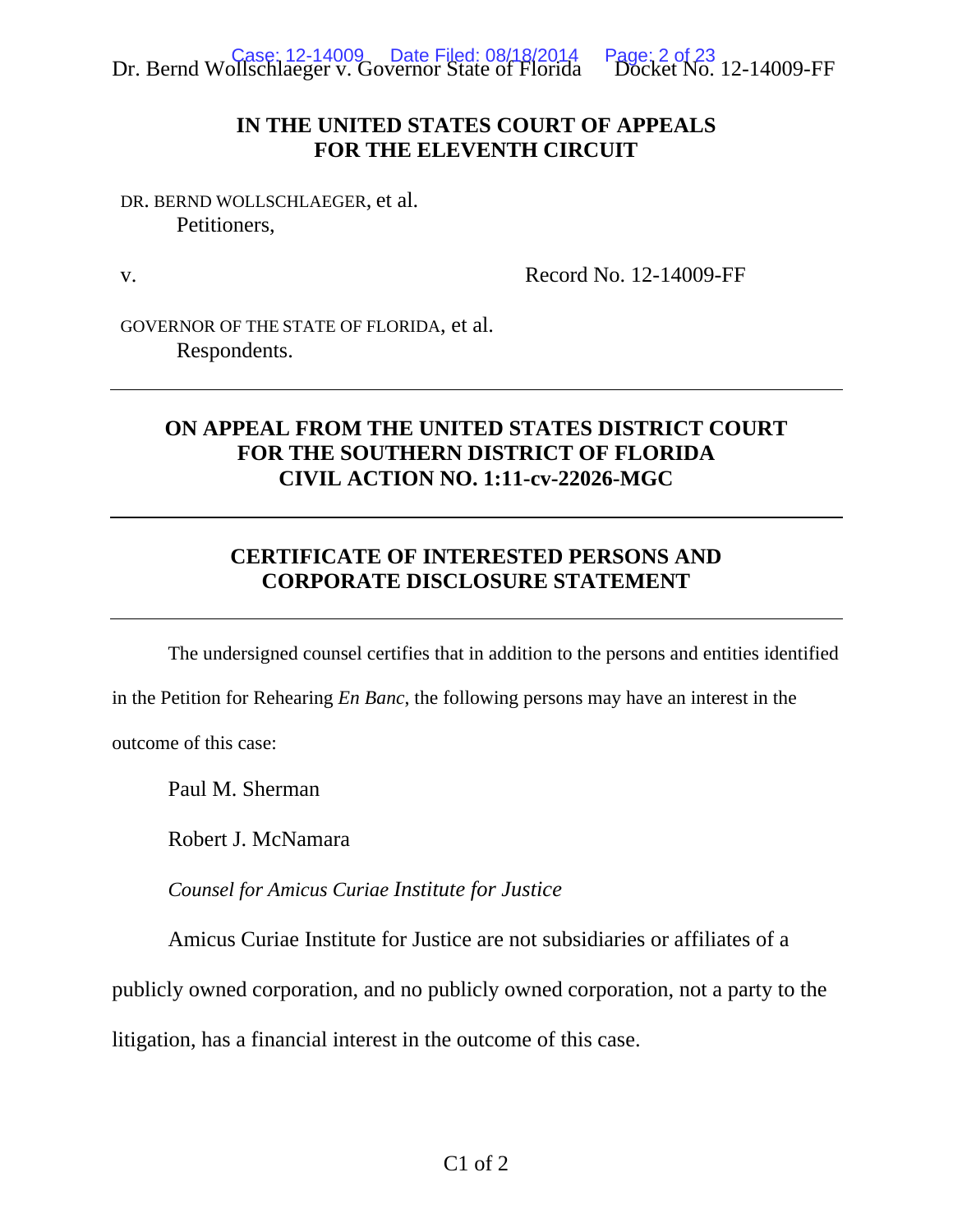Dated this 18th day of August, 2014.

Respectfully submitted,

/s/ Paul M. Sherman **INSTITUTE FOR JUSTICE** Paul M. Sherman (DC Bar No. 978663) Robert J. McNamara (VA Bar No. 73208) 901 North Glebe Road, Suite 900 Arlington, VA 22203-1854 Tel: (703) 682-9320 Fax: (703) 682-9321 Email: psherman@ij.org, rmcnamara@ij.org *Attorneys for Amicus Curiae*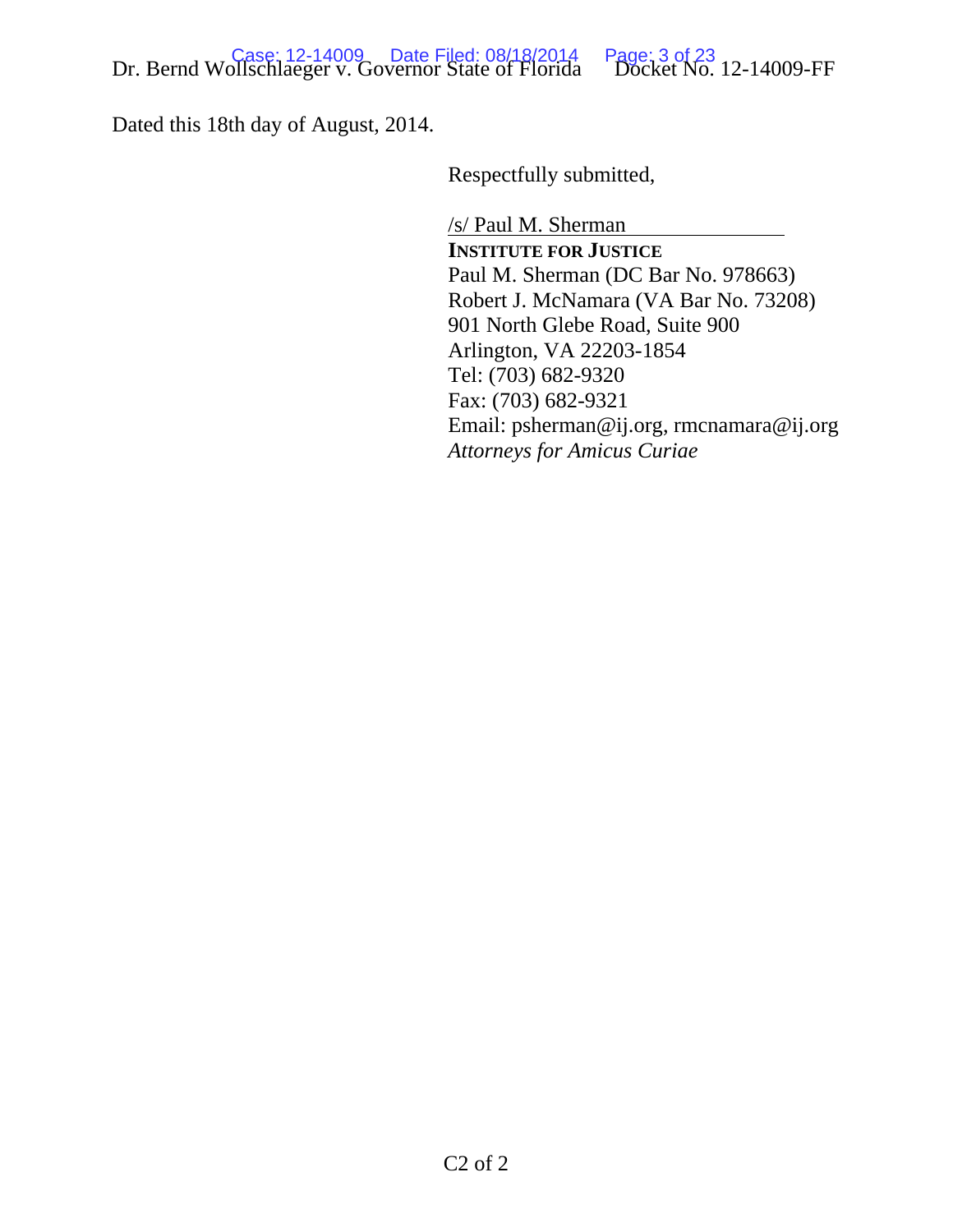#### **RULE 35 CERTIFICATION**

 I express a belief, based on a reasoned and studied professional judgment, that the panel decision is contrary to the following decision of the Supreme Court of the United States and that consideration by the full court is necessary to secure and maintain uniformity of decisions in this court: *Holder v. Humanitarian Law Project*, 561 U.S. 1 (2010).

#### ATTORNEY OF RECORD FOR AMICUS CURIAE INSTITUTE FOR JUSTICE

/s/ Paul M. Sherman **INSTITUTE FOR JUSTICE** Paul M. Sherman (DC Bar No. 978663) Robert J. McNamara (VA Bar No. 73208) 901 North Glebe Road, Suite 900 Arlington, VA 22203-1854 Tel: (703) 682-9320 Fax: (703) 682-9321 Email: psherman@ij.org, rmcnamara@ij.org *Attorneys for Amicus Curiae*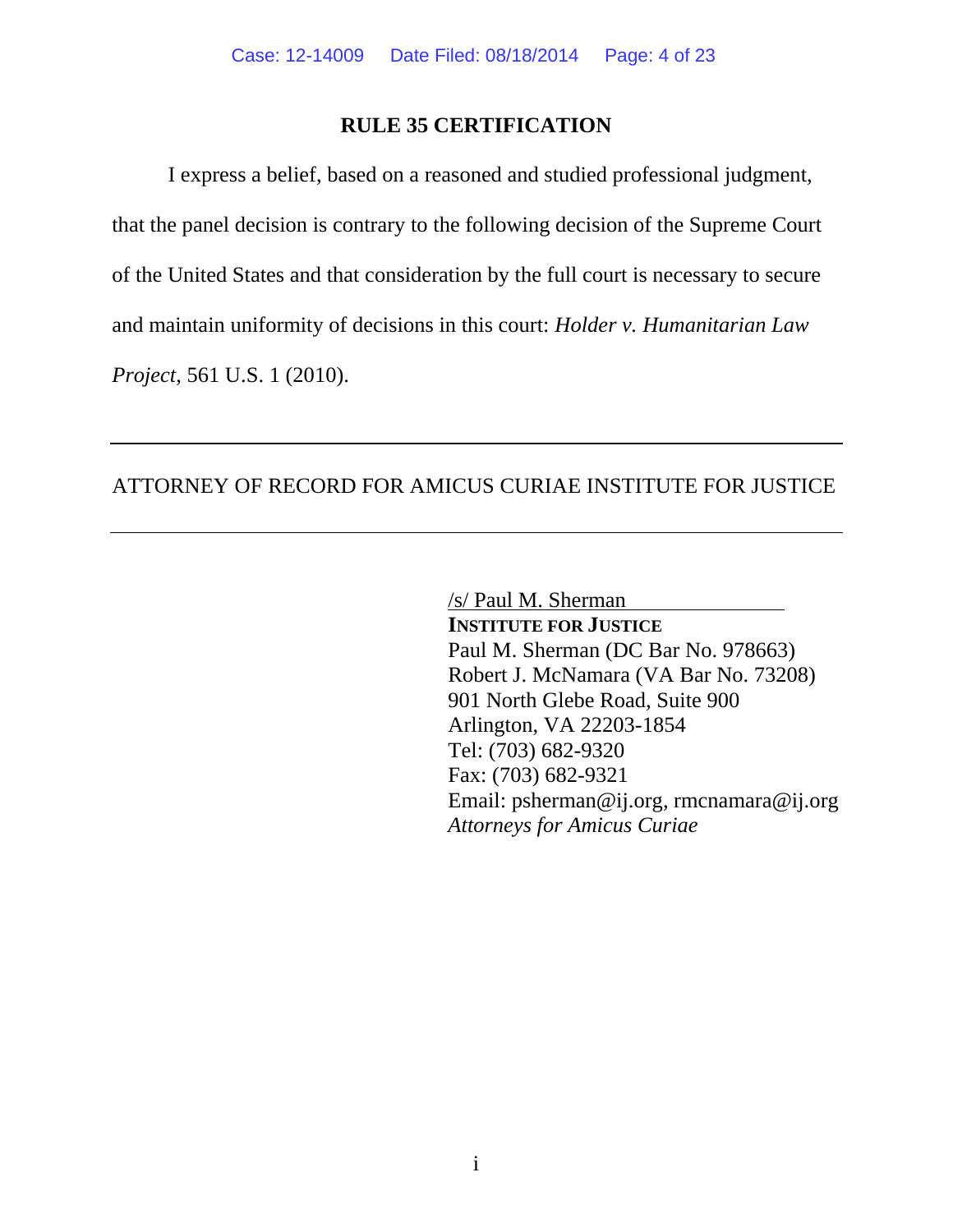## **TABLE OF CONTENTS**

# **Page**

|                | CERTIFICATE OF INTERESTED PERSONS AND                                                                                      |
|----------------|----------------------------------------------------------------------------------------------------------------------------|
|                |                                                                                                                            |
|                |                                                                                                                            |
|                |                                                                                                                            |
|                |                                                                                                                            |
|                |                                                                                                                            |
|                |                                                                                                                            |
|                |                                                                                                                            |
| $\mathbf{I}$ . | The Distinction Between "Speech" and "Conduct" Is Governed<br>by the U.S. Supreme Court's Decision in <i>Holder v</i> .    |
| II.            | The Panel Adopted a Rule That Irreconcilably Conflicts with<br>Humanitarian Law Project and Other Supreme Court Precedent8 |
|                |                                                                                                                            |

CERTIFICATE OF FILING AND SERVICE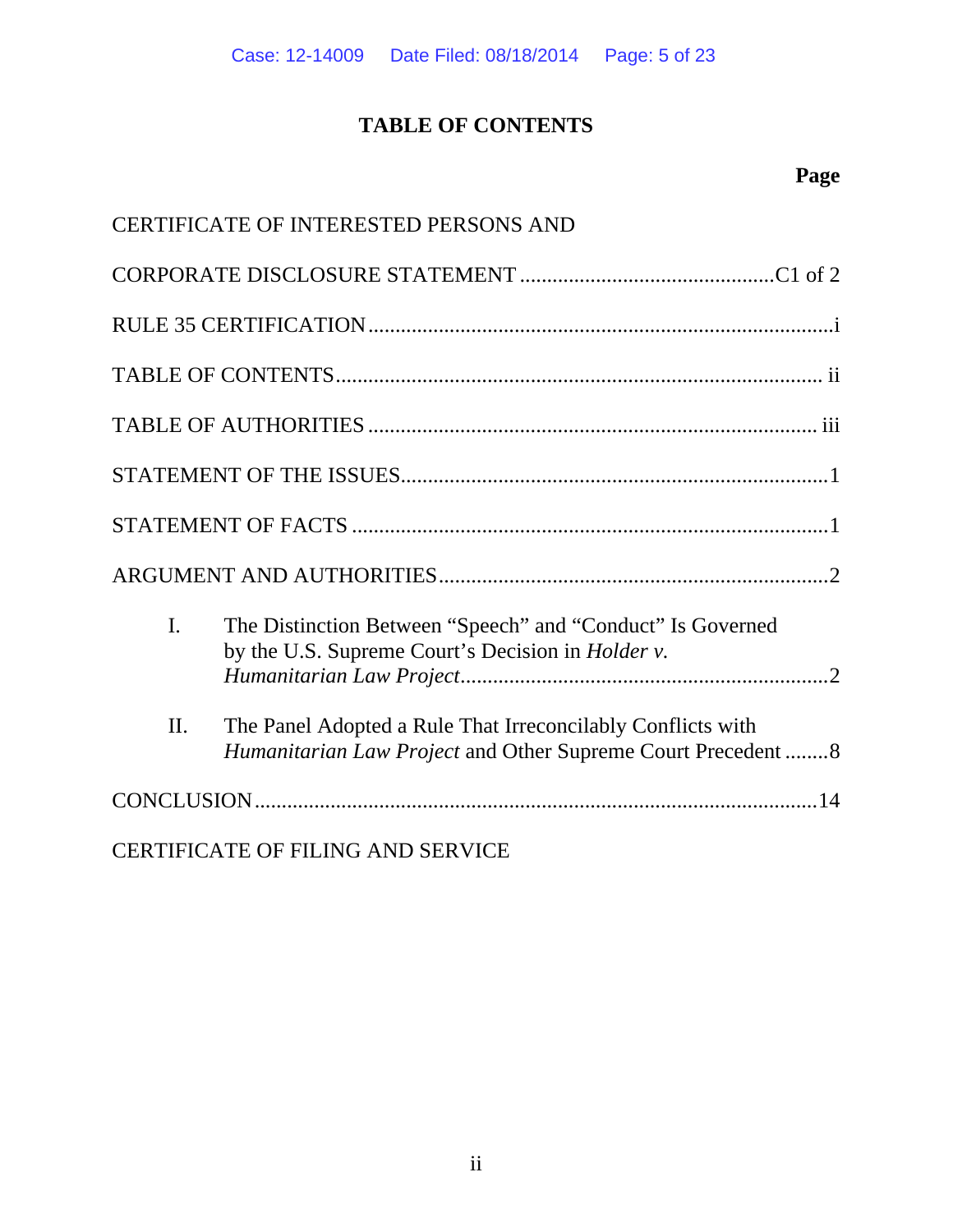## **TABLE OF AUTHORITIES**

# **Pages(s)**

#### **CASES**

| Ashcroft v. Free Speech Coal.,                       |
|------------------------------------------------------|
| <i>Brown v. Entm't Merchs. Ass'n</i> ,               |
| Edenfield v. Fane,                                   |
| *Holder v. Humanitarian Law Project,                 |
| Lowe v. SEC,                                         |
| McCullen v. Coakley,                                 |
| Ohralik v. Ohio State Bar Association,               |
| Pickup v. Brown,                                     |
| 740 F.3d 1208 (9th Cir. 2014), vacating and amending |
| Riley v. Nat'l Fed'n of the Blind of N.C., Inc.,     |
| Texas v. Johnson,                                    |

*\*Denotes Authorities Upon Which We Chiefly Rely*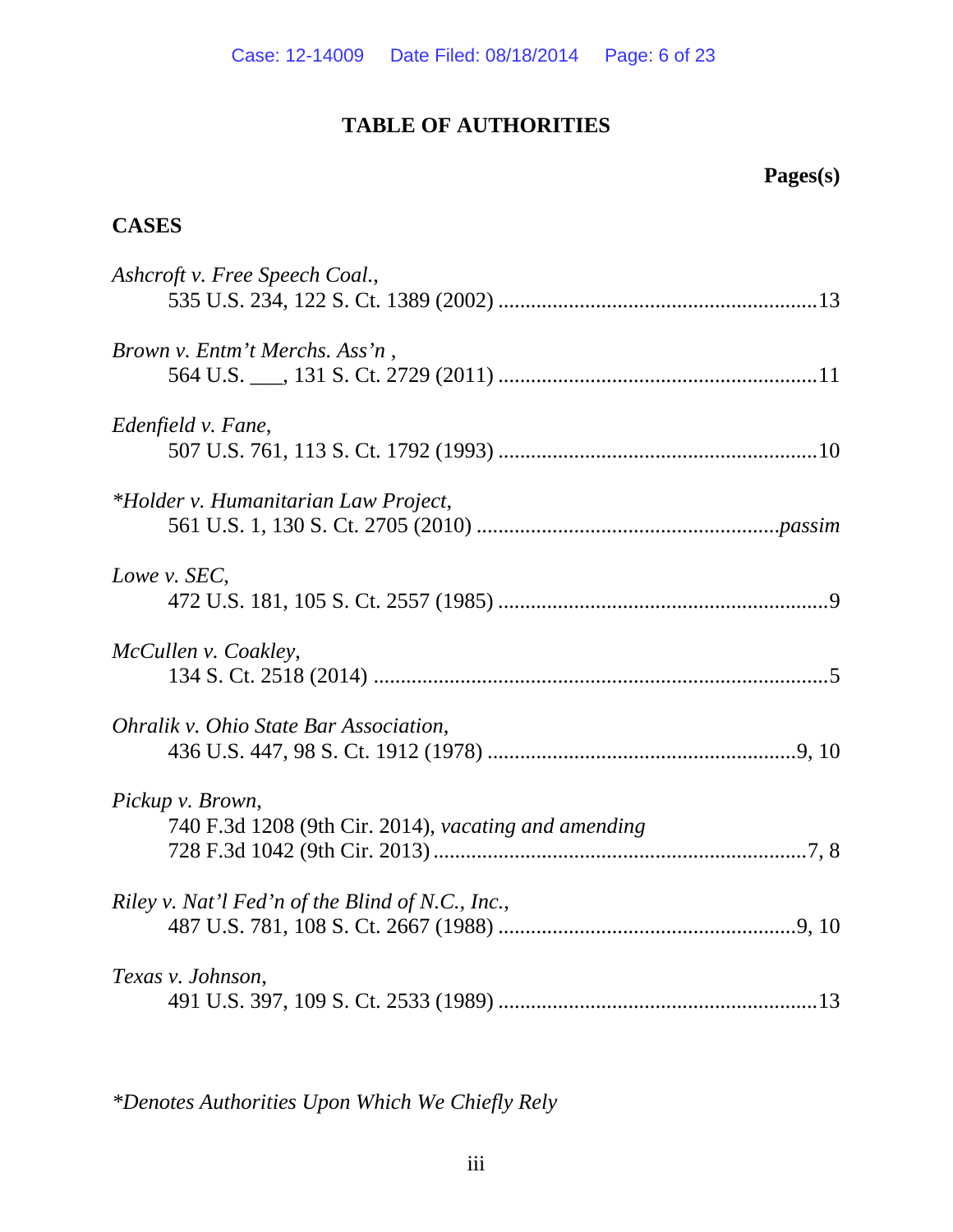# Case: 12-14009 Date Filed: 08/18/2014 Page: 7 of 23

| United States v. Alvarez,                   |
|---------------------------------------------|
| United States v. O'Brien,                   |
| United States v. Playboy Entm't Grp., Inc., |
| United States v. Stevens,                   |
| Wollschlaeger v. Governor of Fla.,          |
| <b>CONSTITUTIONAL PROVISION</b>             |
|                                             |
| <b>STATUTES</b>                             |
|                                             |
|                                             |
|                                             |
|                                             |
| <b>RULES</b>                                |
|                                             |
|                                             |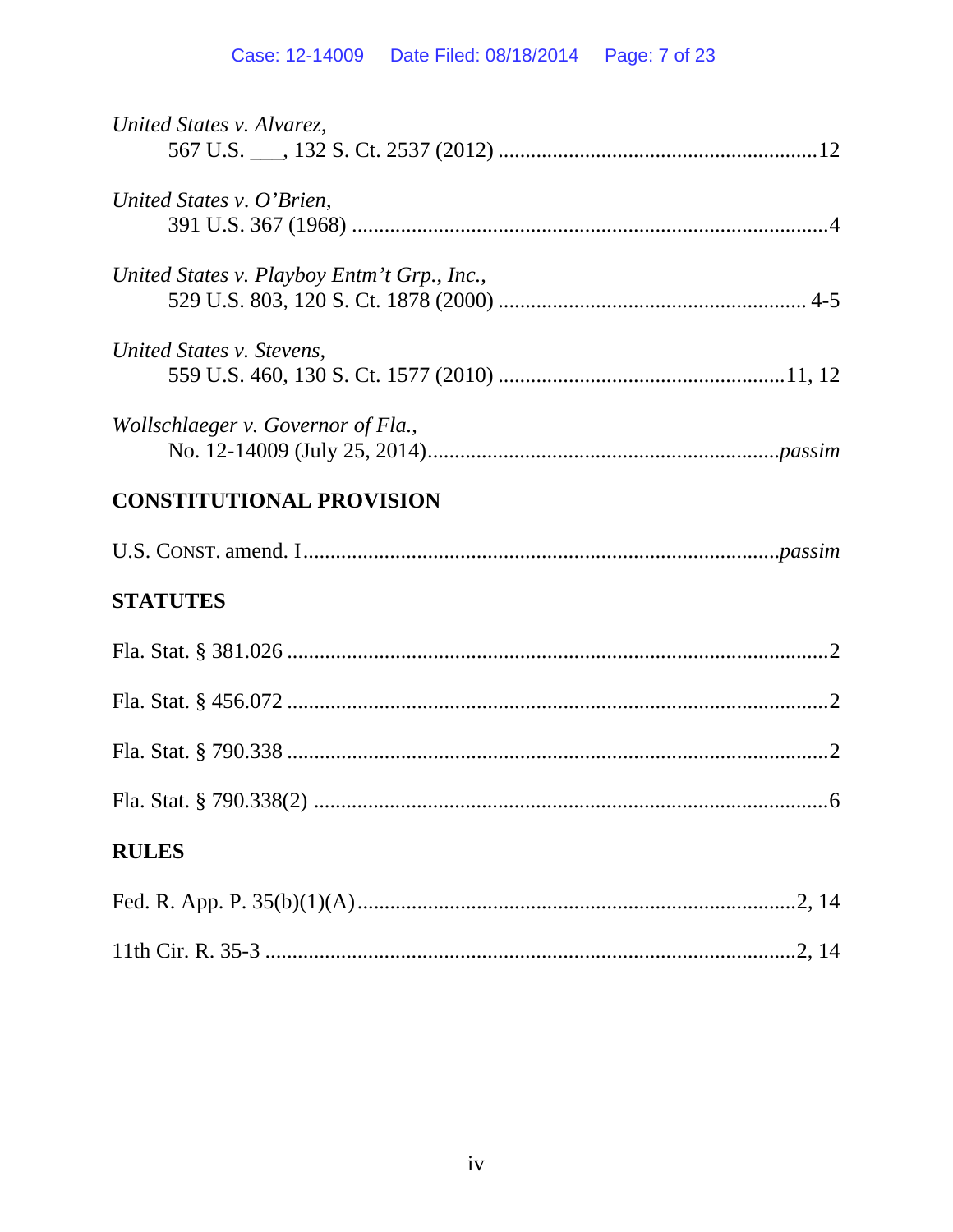#### **STATEMENT OF THE ISSUES**

 The petitioners' request for rehearing en banc raises a straightforward question: For purposes of First Amendment analysis, when do statutes qualify as restrictions on "speech" rather than restrictions merely on "conduct"? In *Holder v. Humanitarian Law Project*, the Supreme Court provided the test for resolving this question, specifically holding that a statute restricts speech, not conduct, when "the conduct triggering coverage under the statute consists of communicating a message." 561 U.S. 1, 28, 130 S. Ct. 2705, 2724 (2010). The panel's majority opinion, however, entirely ignores *Humanitarian Law Project*, 1 and this case merits rehearing en banc in order for the full Court to clarify what is (and is not) "speech" protected by the First Amendment.

#### **STATEMENT OF FACTS**

 As the petitioners do, *amicus* adopts Judge Wilson's statement of facts. *Wollschlaeger v. Governor of Fla.*, No. 12-14009, slip op. at 66-79 (July 25, 2014) (Wilson, J., dissenting).

<sup>&</sup>lt;sup>1</sup> Judge Wilson, in dissent, notes the significance of *Humanitarian Law Project*, *see Wollschlaeger v. Governor of Fla.*, No. 12-14009, slip op. at 92, 108-09 n.16 (11th Cir. July 25, 2014) (Wilson, J., dissenting), but the opinion is never cited by the majority.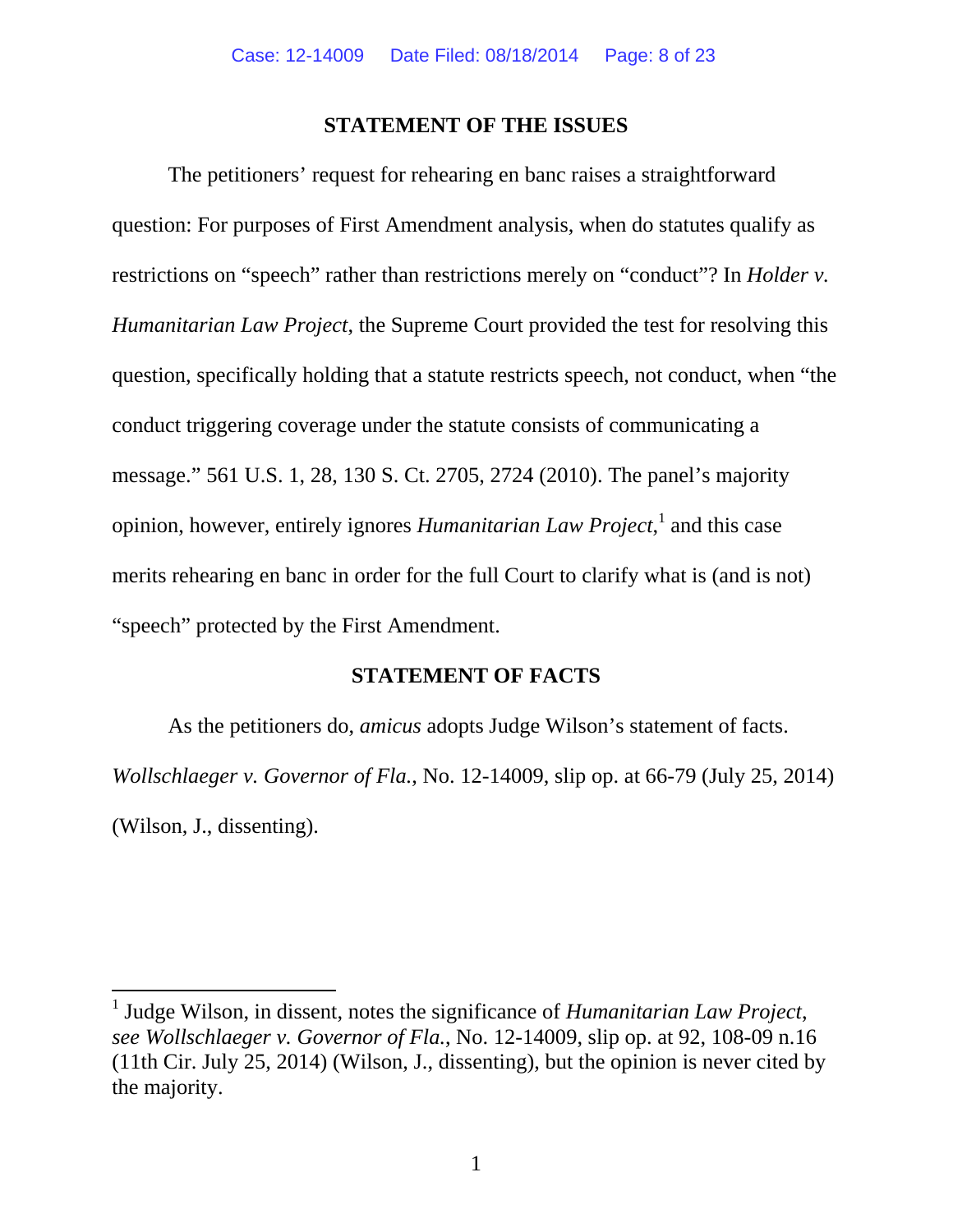#### **ARGUMENT AND AUTHORITIES**

 The majority's opinion hinges on whether Florida's Firearms Owners Privacy Act<sup>2</sup> should be analyzed as a restriction on "speech" subject to First Amendment scrutiny or merely a restriction on "conduct" subject to less rigorous review. *Wollschlaeger v. Governor of Fla.*, No. 12-14009, slip op. at 4 (July 25, 2014) (finding the Act a "legitimate regulation of professional conduct"). In analyzing that question, however, the majority makes no reference to the Supreme Court's decisions governing the distinction between "speech" and "conduct," and, as a direct result of this omission, creates a new doctrine in which any communication between a licensed professional and his client is outside the protection of the First Amendment. *See id.* at 52-54 (finding no "bright line" between "treatment" and protected speech). Because this new rule conflicts with on-point Supreme Court precedent, the panel's decision should be vacated and this case should be reheard by the full Court. *See* Fed. R. App. P. 35(b)(1)(A), 11th Cir. R. 35-3.

### **I. The Distinction Between "Speech" and "Conduct" Is Governed by the U.S. Supreme Court's Decision in** *Holder v. Humanitarian Law Project***.**

The core question in this case is straightforward: Is a restriction on doctors' direct communication with their patients a restriction on free speech subject to

 $2^{2}$  2011 Fla. Laws 112 (codified at Fla. Stat. §§ 381.026, 456.072, 790.338).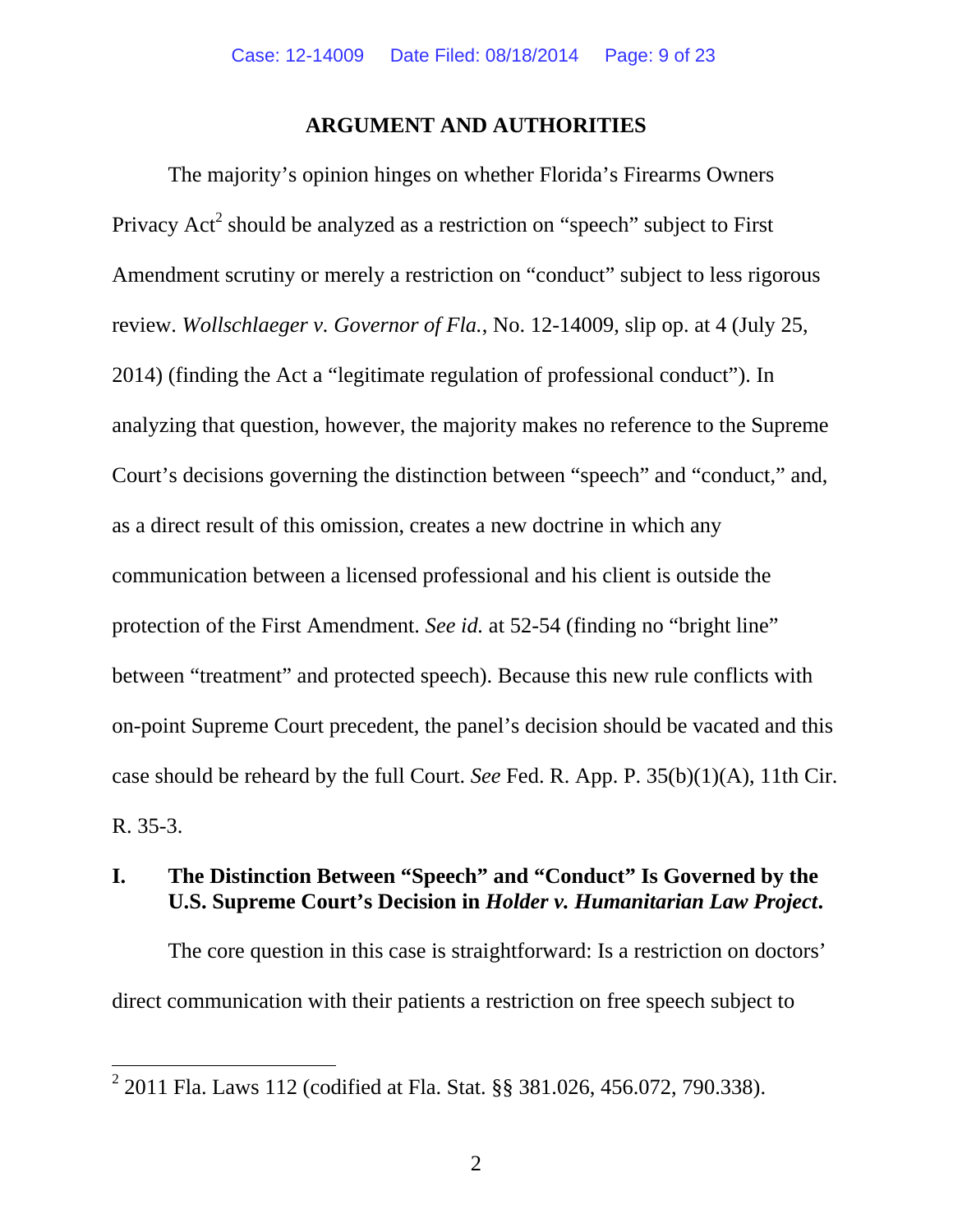heightened scrutiny, or is it simply a restriction on medical treatment subject to rational-basis review? Under binding precedent from the U.S. Supreme Court, the answer to that question is clear: When a restriction on a doctor's activities hinges entirely on whether that doctor engages in speech of a particular content, that is a restriction on speech subject to First Amendment scrutiny.

The controlling case is *Holder v. Humanitarian Law Project*, which is the U.S. Supreme Court's most recent and most authoritative pronouncement on the distinction between speech and conduct and the standards of review that apply to restrictions on both. In that case, the Supreme Court considered the constitutionality of a federal law that prohibited anyone from providing "material support" to designated foreign terrorists in the form of (among other things) "training" or "expert advice or assistance." 561 U.S. at 8-9, 130 S. Ct. at 2712-13. The plaintiffs included "two U.S. citizens and six domestic organizations" that wished to provide "train[ing] [to] members of [the Kurdistan Workers' Party (PKK)] on how to use humanitarian and international law to peacefully resolve disputes" and to "teach[] PKK members how to petition various representative bodies such as the United Nations for relief." *Id.* at 10, 14-15, 130 S. Ct. at 2713, 2716. They wanted, in other words, to give "material support" solely by communicating individualized advice. *See id.*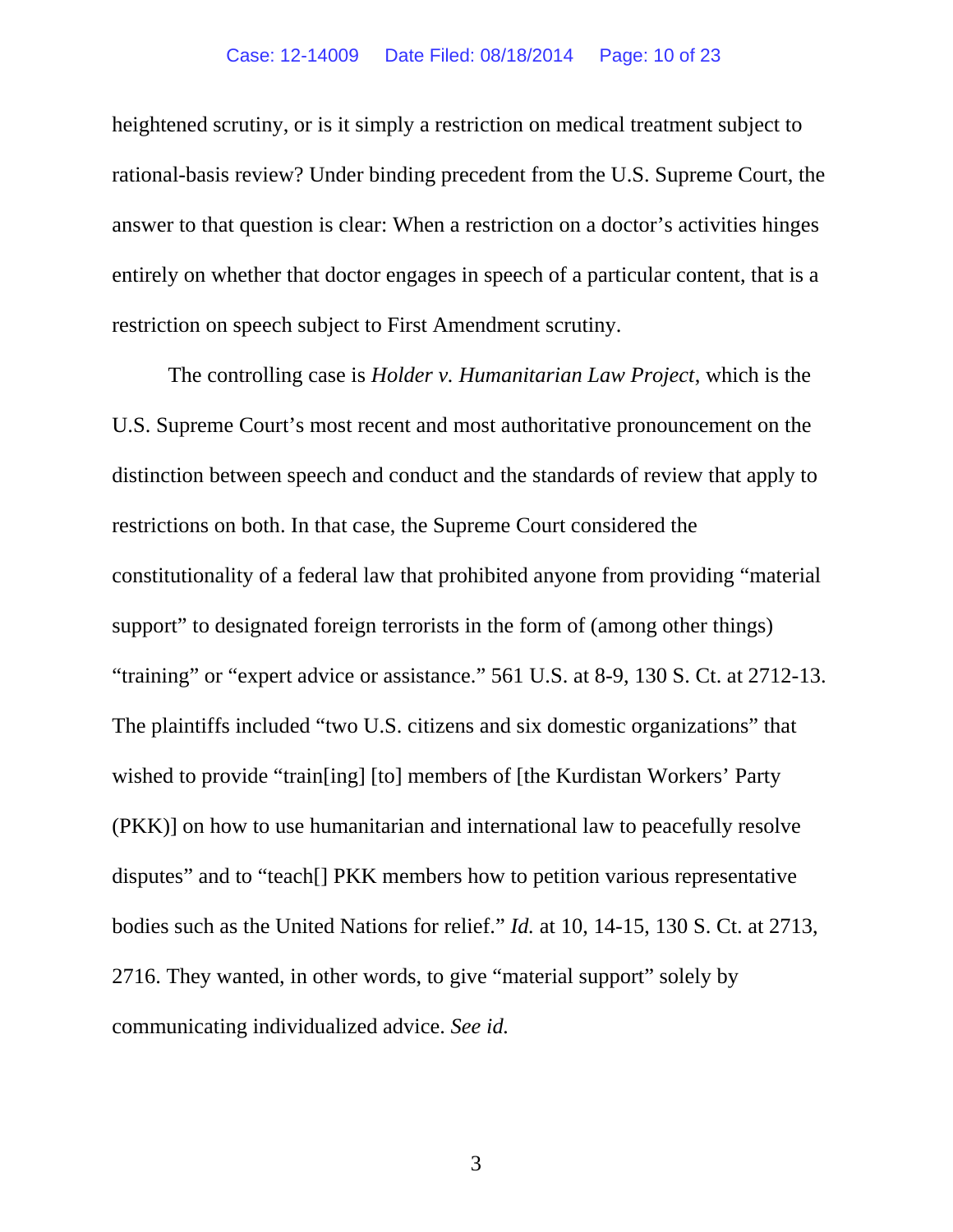Just as in this case, the parties in *Humanitarian Law Project* disagreed on whether the law at issue regulated speech or conduct. The plaintiffs argued that, as applied to their activities, the material-support prohibition was a restriction on "pure political speech" subject to strict scrutiny. *Id.* at 25, 130 S. Ct. at 2722. The government, by contrast, argued that "material support," even when it took the form of speech, was a form of conduct, and that restrictions on that conduct were subject to only intermediate scrutiny. *Id.* at 26-27, 130 S. Ct. at 2723.<sup>3</sup>

The Supreme Court ultimately rejected both sides' characterizations of the speech before it but still held that the law operated as a content-based restriction on speech subject to strict scrutiny. *See id.* at 28, 130 S. Ct. at 2724. This holding is notable for two reasons. First, although the Court categorically rejected the idea that the government had banned the plaintiffs' "pure political speech," it nevertheless held that strict scrutiny was the applicable standard of review. *See id.*  at 25, 28, 130 S. Ct. at 2723-24. Simply put, it was irrelevant that the plaintiffs' speech was not "pure political speech" because all content-based restrictions on speech are subject to strict scrutiny. *See id.*; *accord United States v. Playboy* 

<sup>3</sup> In contrast with the panel's opinion in this case, the government in *Humanitarian Law Project* did not argue that this fact eliminated *all* First Amendment scrutiny. *See* 561 U.S. at 26-27, 130 S. Ct. at 2723. Instead, the government argued only that the material-support statute was subject to intermediate scrutiny under *United States v*. *O'Brien*, 391 U.S. 367, 376–77 (1968). *See id.*; *cf. Wollschlaeger*, slip op. at 92 (Wilson, J., dissenting) (arguing that, at a minimum, intermediate scrutiny should apply to Florida's Firearms Owners Privacy Act).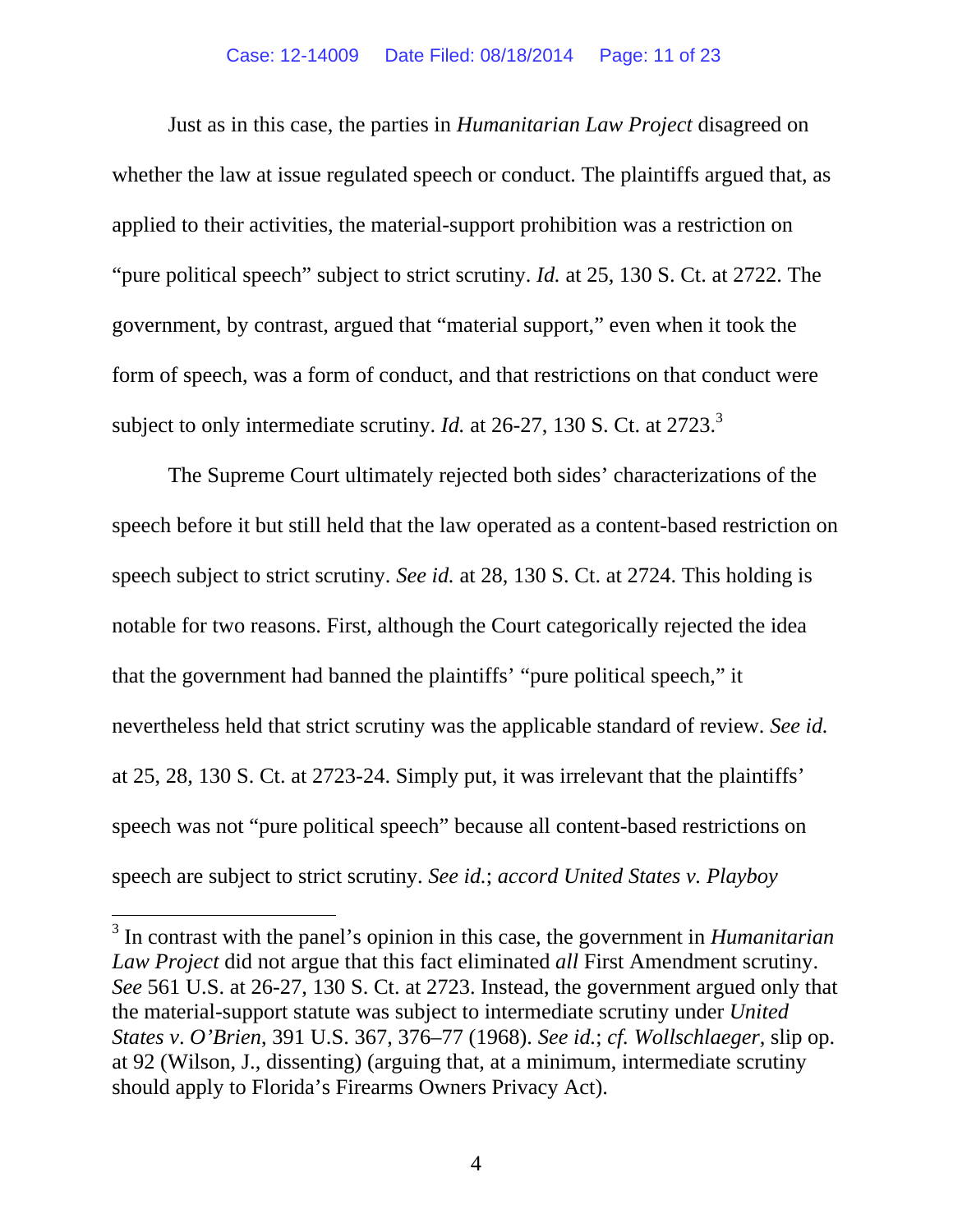*Entm't Grp., Inc.,* 529 U.S. 803, 812-13, 120 S. Ct. 1878, 1885-86 (2000).<sup>4</sup>

Second, the Court's opinion lays out a clear test for distinguishing speech from conduct. Most importantly, and in sharp conflict with the panel's opinion, this test does not turn on some metaphysical distinction between "speech" and "conduct." Instead, the test looks at whether the applicability of a law turns on what a speaker wishes to say:

> [The material-support prohibition] regulates speech on the basis of its content. Plaintiffs want to speak to [designated terrorist organizations], and whether they may do so under [the law] depends on what they say. If plaintiffs' speech to those groups imparts a "specific skill" or communicates advice derived from "specialized knowledge"—for example, training on the use of international law or advice on petitioning the United Nations—then it is barred. On the other hand, plaintiffs' speech is not barred if it imparts only general or unspecialized knowledge.

*Humanitarian Law Project*, 561 U.S. at 27, 130 S. Ct. at 2723-24 (citations

omitted).

The Court also rejected the notion that the material-support prohibition

could escape strict scrutiny because it "*generally* function[ed] as a regulation of

<sup>&</sup>lt;sup>4</sup> Although the Court did not use the phrase "strict scrutiny" to describe the standard of review it applied in *Humanitarian Law Project—*referring to it merely as a "more demanding" standard than intermediate scrutiny, 561 U.S. at 28, 130 S. Ct. at 2724—the Court has subsequently clarified that the standard it applied in *Humanitarian Law Project* was strict scrutiny. *See McCullen v. Coakley*, 134 S. Ct. 2518, 2530 (2014).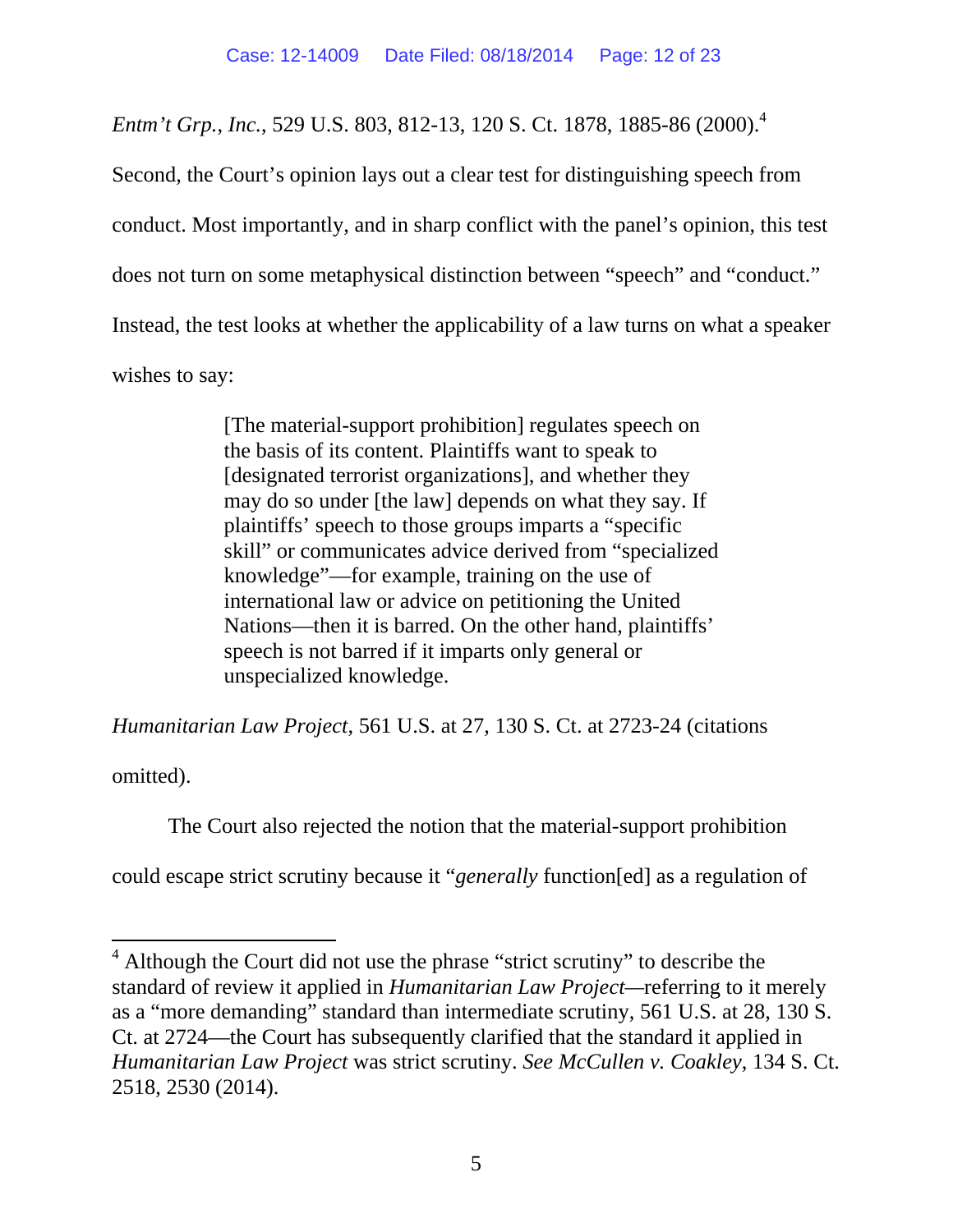conduct." *Id.* at 27-28, 130 S. Ct. at 2724 (emphasis in original). As the Court observed, even when a law "may be described as directed at conduct," strict scrutiny is still appropriate when, "as applied to plaintiffs the conduct triggering coverage under the statute consists of communicating a message." *Id.* at 28, 130 S. Ct. at 2724.

This analysis is directly applicable to the claims in this case. The plaintiffs in this case want to talk to their patients, and "whether they may do so . . . depends on what they say." *Id.* at 27, 130 S. Ct. at 2723-24. If a doctor wants to ask a patient whether the patient smokes—either because the doctor wants to inveigh against the perceived evils of smoking or because the doctor, a fellow smoker, wants to build rapport with the patient—that question is perfectly legal. If a doctor wants to ask a patient whether the patient owns firearms—either because the doctor wants to inveigh against the perceived evils of gun ownership or because the doctor, a fellow gun enthusiast, wants to build rapport with the patient—he is forbidden from doing so unless the question is "relevant to the patient's medical care or safety, or the safety of others." Fla. Stat. § 790.338(2) (2014). Under the clear rule of *Humanitarian Law Project*, Florida's law is triggered by speech and is therefore a content-based restriction on speech subject to strict scrutiny*. Wollschlaeger*, slip op. at 102, 108-09 n.16 (Wilson, J., dissenting) (noting the relevance of *Humanitarian Law Project* on this point).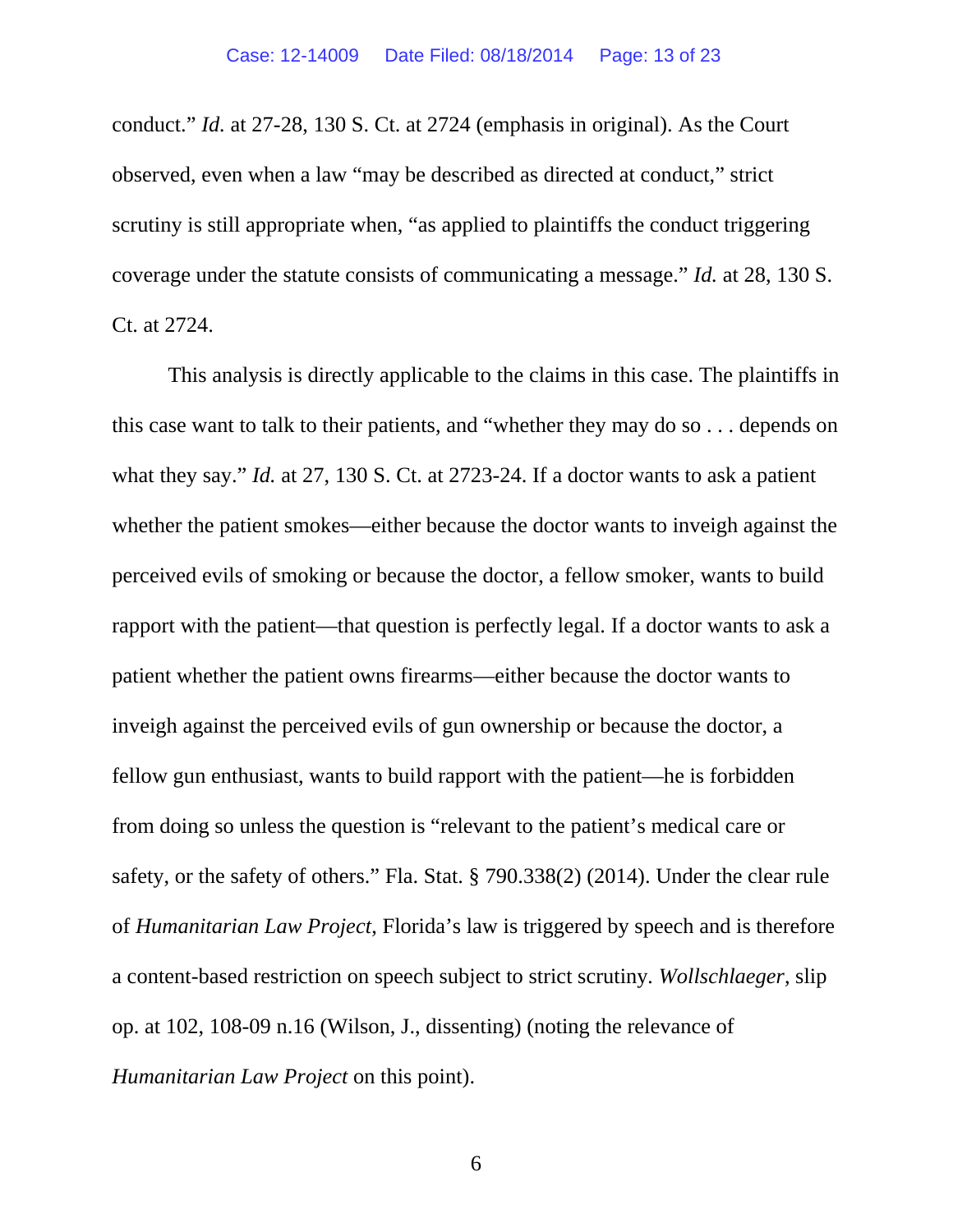The relevance of *Humanitarian Law Project* to this speech/conduct inquiry is further supported by the Ninth Circuit's recent decision in *Pickup v. Brown*, 740 F.3d 1208 (9th Cir. 2014), *vacating and amending* 728 F.3d 1042 (9th Cir. 2013), which involved a constitutional challenge to a California law that forbade licensed mental-health professionals from engaging in therapeutic practices—including talk therapy—designed to change a minor's sexual orientation (so-called "sexual orientation change efforts," or SOCE). *See Pickup*, 740 F.3d at 1221. *Pickup* is notable, first, because the original panel opinion in *Pickup*—like the panel in the present case—failed to consider *Humanitarian Law Project* when it determined that SOCE were conduct, not speech. *See Pickup*, 728 F.3d at 1051-57. Following a petition for rehearing en banc, the *Pickup* panel vacated its original opinion and issued an amended opinion that specifically addressed *Humanitarian Law Project*. *Compare Pickup*, 740 F.3d at 1229-30, *with Pickup*, 728 F.3d at 1051-57.

*Pickup* is also notable because of the dispute between the panel and three other Ninth Circuit judges—who dissented from denial of rehearing en banc about the way *Humanitarian Law Project* applied in that case. The *Pickup* panel recognized the importance of *Humanitarian Law Project* to the speech/conduct distinction, but simply concluded that SOCE fell on the "conduct" side of that divide because it is a direct form of therapeutic treatment. *See* 740 F.3d at 1229-30. This drew a sharp dissent from Judge O'Scannlain, who, writing for himself and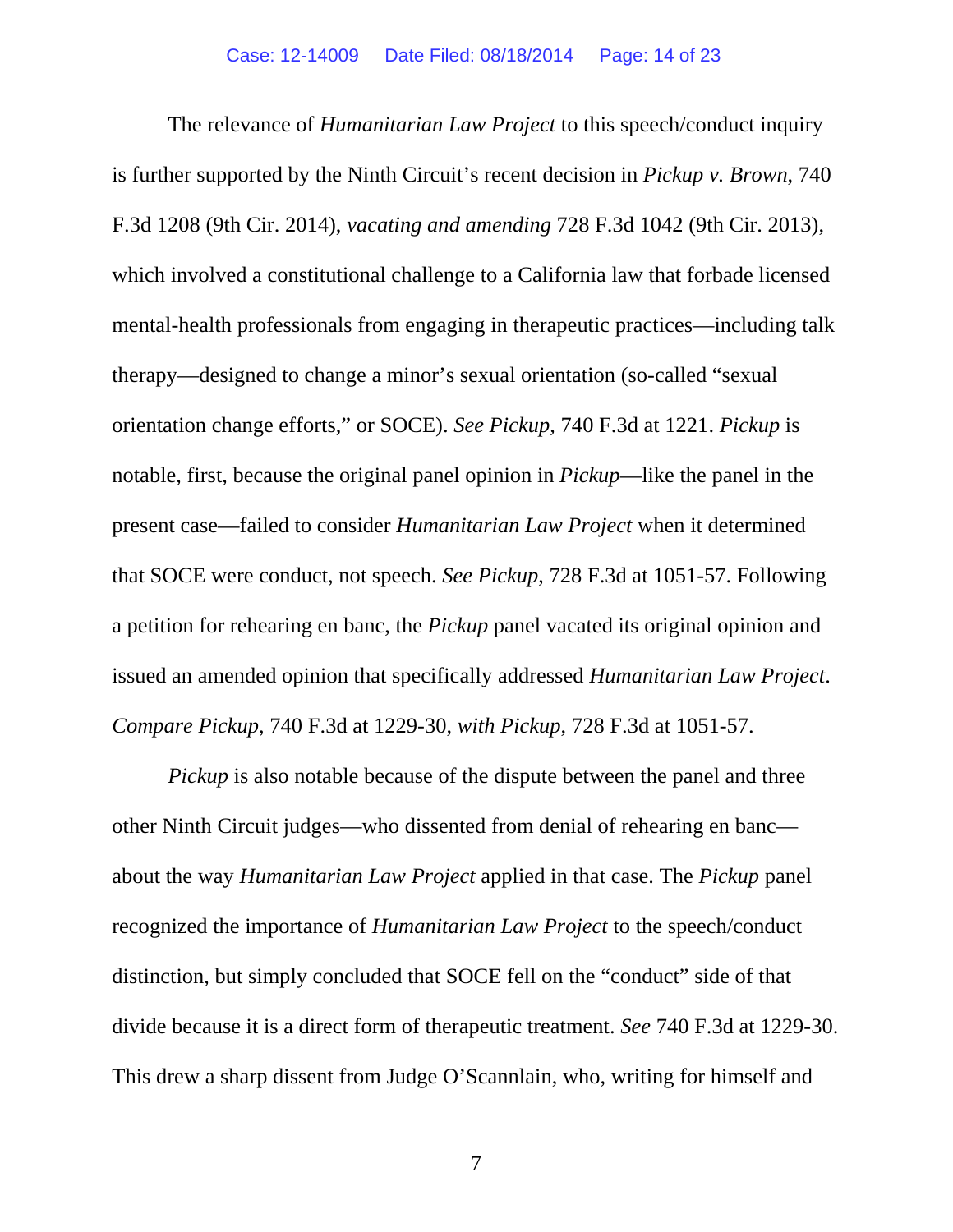two other judges, adopted precisely the interpretation of *Humanitarian Law Project* that amici has laid out above and concluded that a regulation of talk therapy on specific subjects was plainly a content-based regulation of speech. *See id.* at 1216-18 (O'Scannlain, J., dissenting from denial of rehearing en banc). Neither side disagreed, however, that a law prohibiting mental-health professionals from merely *discussing* SOCE with their patients—as Florida law prohibits doctors from entering into discussions about gun ownership with theirs—would be a content-based restriction on speech. *See id.* at 1230 (amended panel opinion) (holding *Humanitarian Law Project* inapplicable because, under California law, "[t]he *only* thing that a licensed professional cannot do is avoid professional discipline for *practicing* SOCE on a minor patient").

 Unlike the panel or the dissent in *Pickup*, the panel majority here failed to so much as cite *Humanitarian Law Project*, let alone distinguish its holding. As explained in the following section, this led the panel to adopt a rule that casts physician-patient speech entirely outside the scope of the First Amendment, in conflict with *Humanitarian Law Project* and a host of other Supreme Court precedent.

#### **II. The Panel Adopted a Rule That Irreconcilably Conflicts with**  *Humanitarian Law Project* **and Other Supreme Court Precedent.**

Rather than follow *Humanitarian Law Project*, under which Florida's Firearms Owners Privacy Act is plainly a content-based restriction on speech, the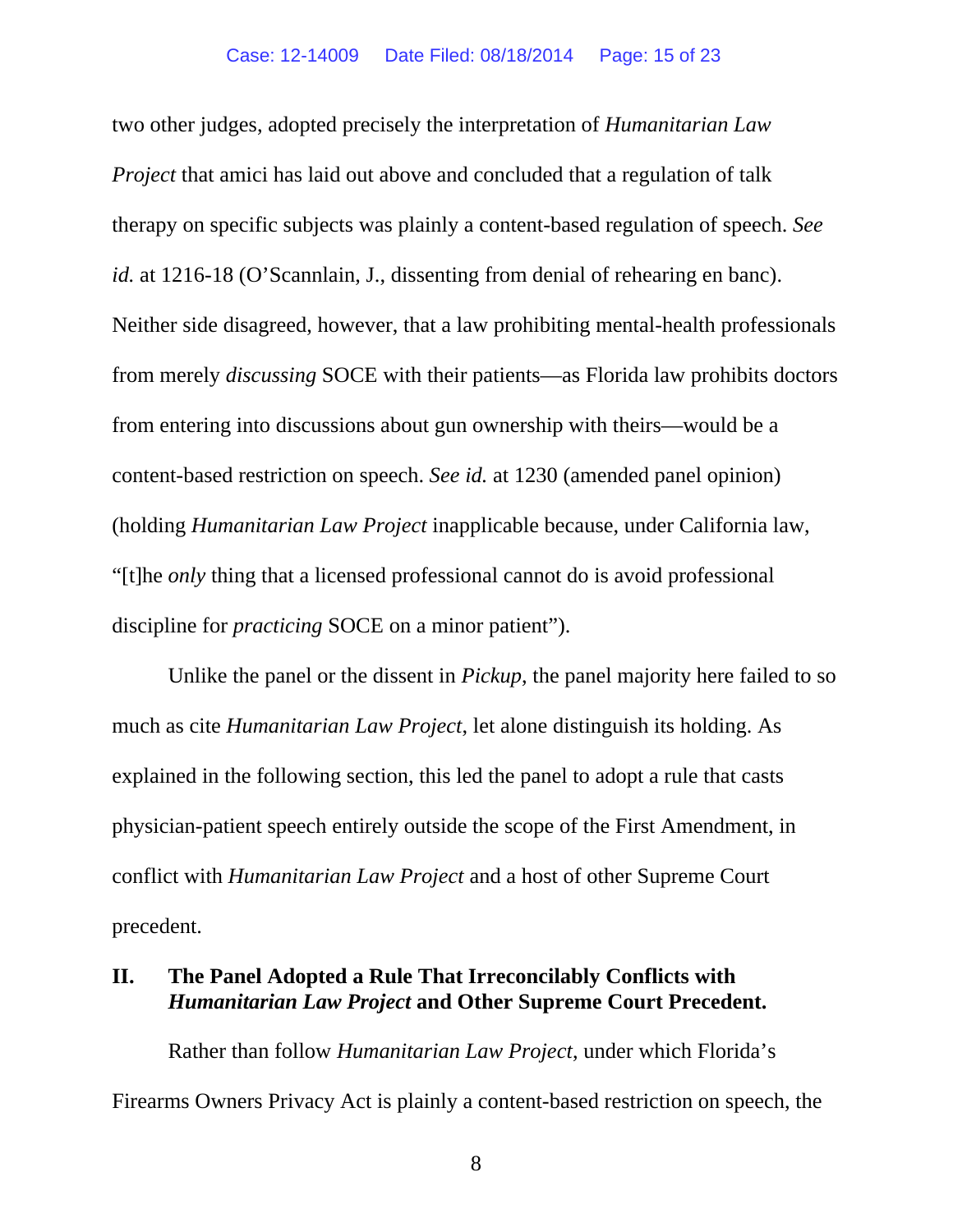panel below instead carved out a new rule, drawn from Justice White's noncontrolling concurrence in *Lowe v. SEC*, 472 U.S. 181, 211-36, 105 S. Ct. 2557, 2573-86 (1985) (White, J., concurring), under which a professional's speech loses all First Amendment protection whenever there is a "personal nexus" between the professional and a client. *See Wollschlaeger*, slip op. at 38-41. But that sweeping rule cannot be squared with Supreme Court precedent.

As an initial matter, the categorical rule advocated by Justice White in *Lowe* has never been adopted by the Supreme Court. On the contrary, in the three decades since Justice White articulated his personal-nexus test, it has never been approvingly cited by even a single member of the Court. Over the same time period—and even before—the Court has consistently adopted rules that directly conflict with Justice White's personal-nexus test. *Humanitarian Law Project* is the most recent example, but it is far from the only one.

Just three years after Justice White failed to command a majority in *Lowe*, the Supreme Court rejected the proposition that occupational licensure is "devoid of all First Amendment implication" or "subject only to rationality review." *Riley v. Nat'l Fed'n of the Blind of N.C.*, *Inc.*, 487 U.S. 781, 801 n.13, 108 S. Ct. 2667, 2680 n.13 (1988). Indeed, the Court has evinced extreme concern for the First Amendment rights of licensed professionals even in cases in which it ultimately upheld restrictions on their speech. In *Ohralik v. Ohio State Bar Association*, for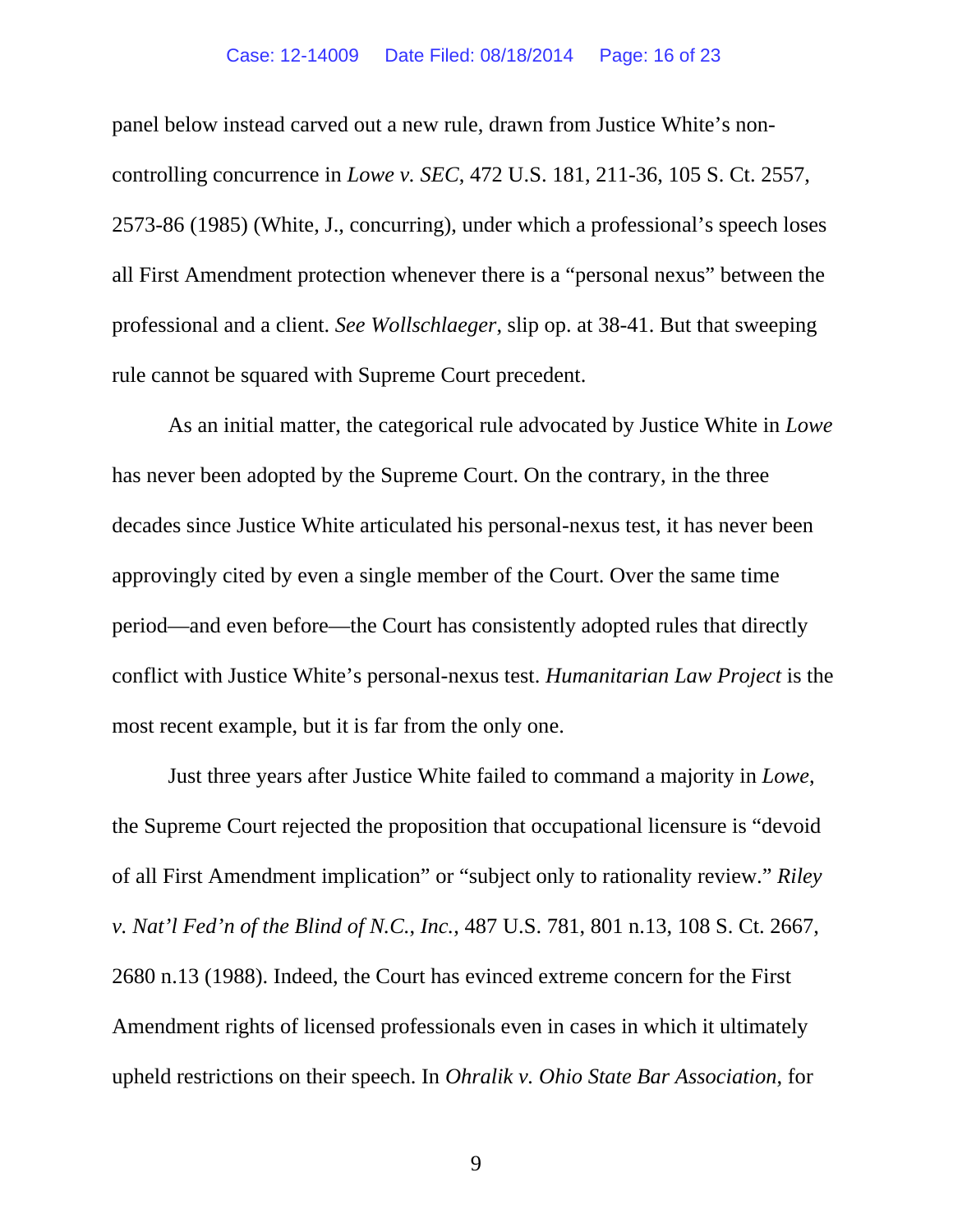example, the Supreme Court had to determine whether a lawyer's in-person solicitation of a client was the equivalent of general advertising (and thus protected by the First Amendment) or a contractual offer (and thus part of a business transaction). 436 U.S. 447, 454-57, 98 S. Ct. 1912, 1917-19 (1978). The Supreme Court did not declare that the speech at issue was outside the First Amendment because, *ipso facto*, it was speech on a topic covered by law licensing. *See id.* Rather, after concluding that the speech was primarily a business transaction, the Court expressly noted that this fact "does not remove the speech from the protection of the First Amendment," but merely "lowers the level of appropriate judicial scrutiny." *Id.* at 456-57, 98 S. Ct. at 1918-19. The Court then carefully reviewed the history of restrictions on in-person solicitation by lawyers and evidence of the dangers of direct selling before concluding that in-person legal solicitation could permissibly be banned. *See id.* at 460-68, 98 S. Ct. at 1920-25. Notably, the Court later refused to extend this holding to solicitation by accountants because the factual record did not support doing so. *See Edenfield v. Fane*, 507 U.S. 761, 770-73, 113 S. Ct. 1792, 1800-02 (1993).

These cases—*Humanitarian Law Project*, *Riley*, *Ohralik*, and *Edenfield* are fatal to Justice White's sweeping personal-nexus rule, yet the panel below adopted that rule without so much as mentioning these decisions.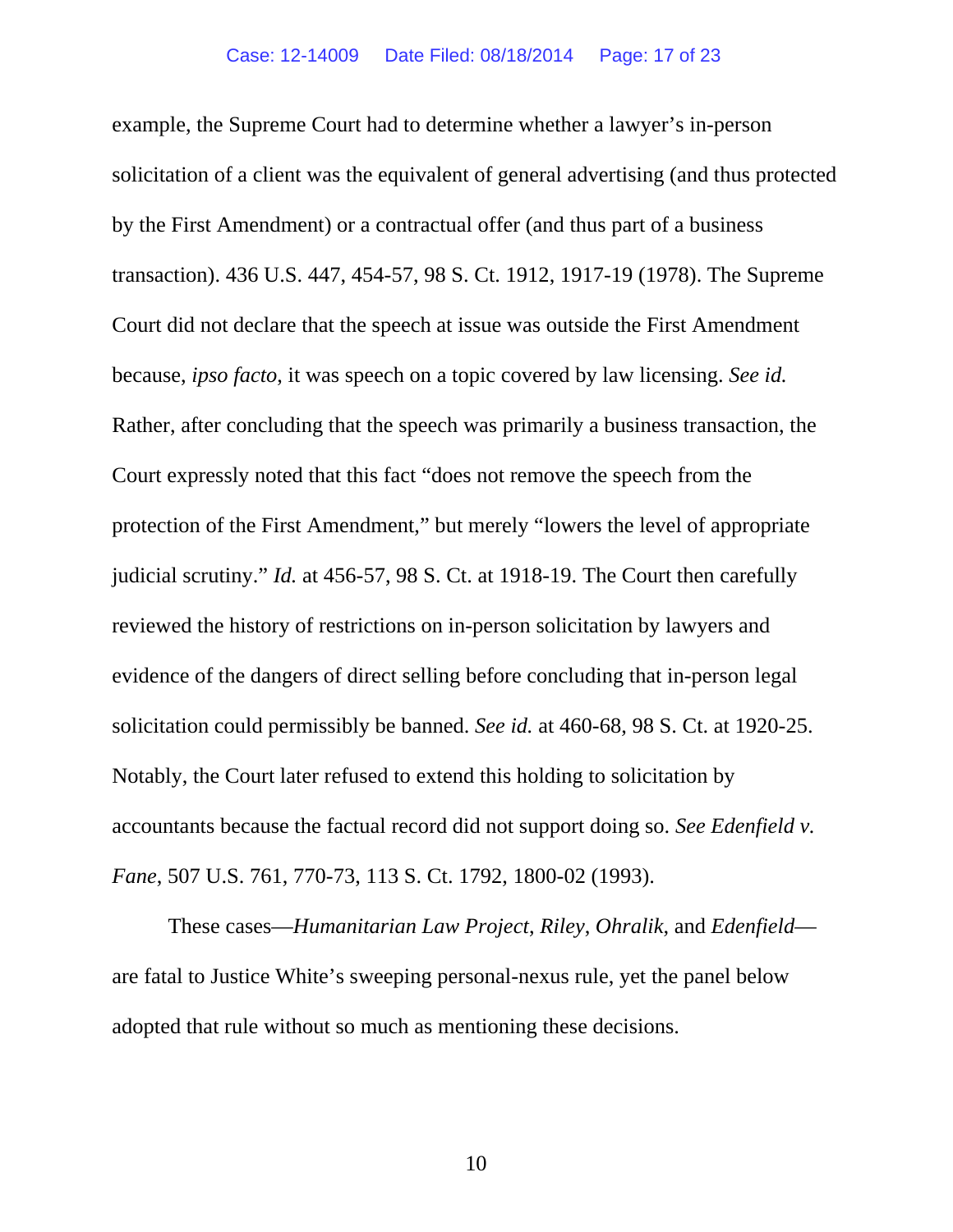But the conflict with Supreme Court precedent does not end there: By recognizing a new categorical exception to the First Amendment for professional speech, the panel's opinion also flies in the face of the Supreme Court's recent holding in *United States v. Stevens*, 559 U.S. 460, 130 S. Ct. 1577 (2010). That case involved a federal law criminalizing the sale or possession of depictions of unlawful animal cruelty. *See id.* at 464-65, 130 S. Ct. at 1582-83. The government defended the law by arguing that depictions of unlawful animal cruelty are analogous to child pornography and should be similarly outside the protections of the First Amendment. *See id.* at 467-69, 130 S. Ct. at 1583-85. The Supreme Court rejected this argument, outlining a specific procedure that federal courts must follow in identifying categories of speech that are outside the normal bounds of the First Amendment. *See id.* at 470-72, 130 S. Ct. at 1585-86. As the Court explained, federal courts do not simply have a "freewheeling authority to declare new categories of speech outside the scope of the First Amendment" on the basis of "an ad hoc balancing of relative social costs and benefits." *Id.* at 470, 472, 130 S. Ct. at 1585-86. Instead, the appropriate inquiry is whether the given category of speech has *historically* been treated as unprotected. *See id.* at 471, 130 S. Ct. at 1586. This holding—which, again, is not discussed by the majority opinion—flatly prohibits the creation of *new* categorical exceptions to the First Amendment. *Accord Brown v. Entm't Merchs. Ass'n* , 564 U.S. \_\_\_, \_\_\_, 131 S. Ct. 2729, 2734 (2011) ("[N]ew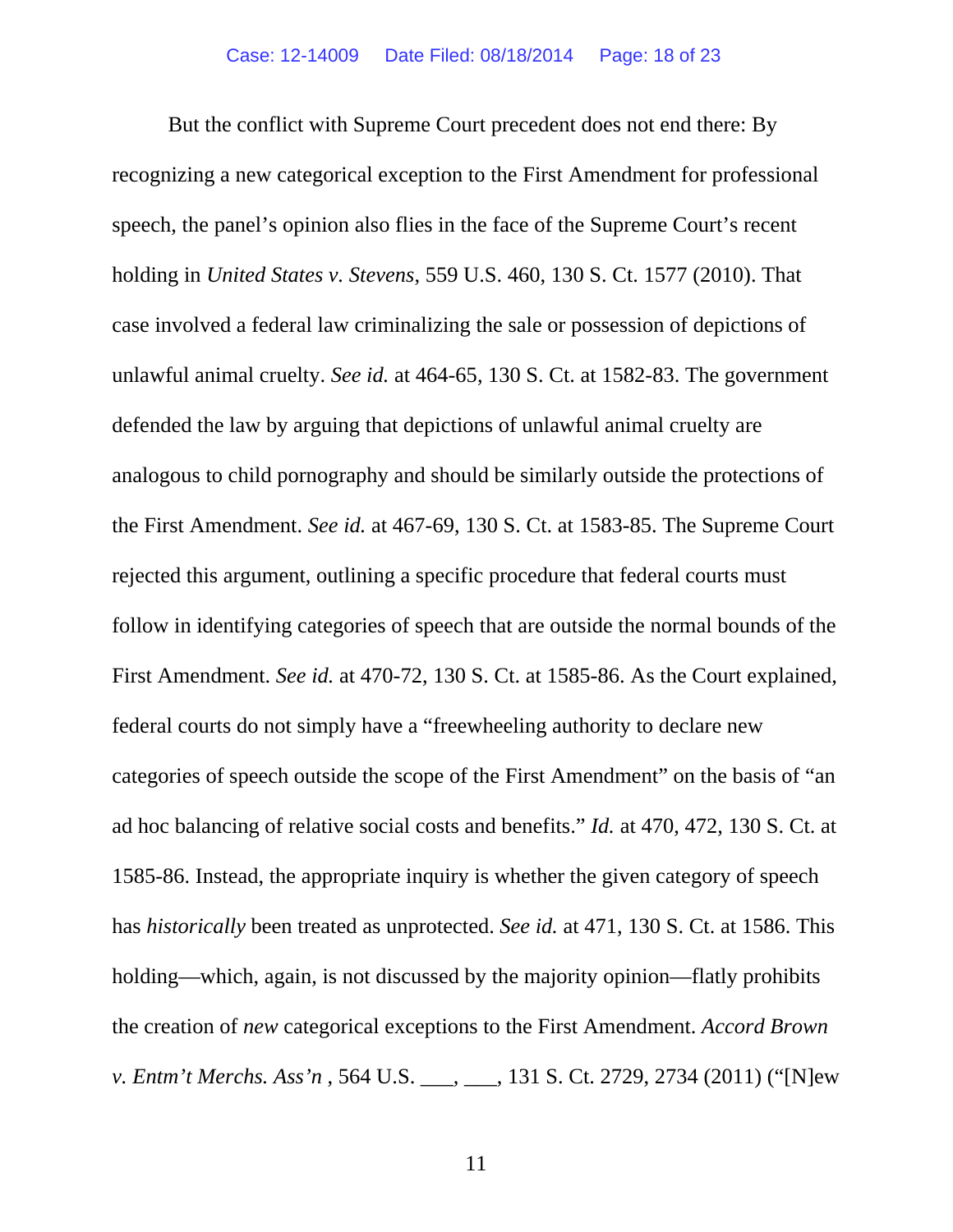categories of unprotected speech may not be added to the list by a legislature that concludes certain speech is too harmful to be tolerated."); *see also Wollschlaeger*, slip op. at 81 (Wilson, J., dissenting) (observing that *Stevens* warns against new exceptions to the First Amendment).

The panel's primary response to the argument that it has created a new category of unprotected speech is to claim that outlawing a doctor's questions about gun ownership is no different than outlawing medical malpractice*. See Wollschlaeger*, slip op. at 54 n.17. But this argument merely underscores the sweeping nature of the panel's ruling. It is true, of course, that doctors and other professionals may be held liable for giving bad advice that causes their clients harm. But the mere fact that speech may be punished when it causes harm is different from saying speech is categorically unprotected. This is made clear by the Supreme Court's decision in *United States v. Alvarez*, 567 U.S. \_\_\_, \_\_\_, 132 S. Ct. 2537, 2543 (2012) (plurality opinion), invalidating the Stolen Valor Act, which categorically prohibited false claims of having been awarded military decorations. Writing for the plurality, Justice Kennedy acknowledged that "there are instances in which the falsity of speech bears upon whether it is protected," but nonetheless refused to accept a rule that would allow the government to categorically prohibit false speech in the absence of some "legally cognizable harm." *Id.* at  $\qquad$ , 132 S. Ct. at 2545-47; *accord id.* at \_\_\_, 132 S. Ct. at 2554 (Breyer, J., concurring)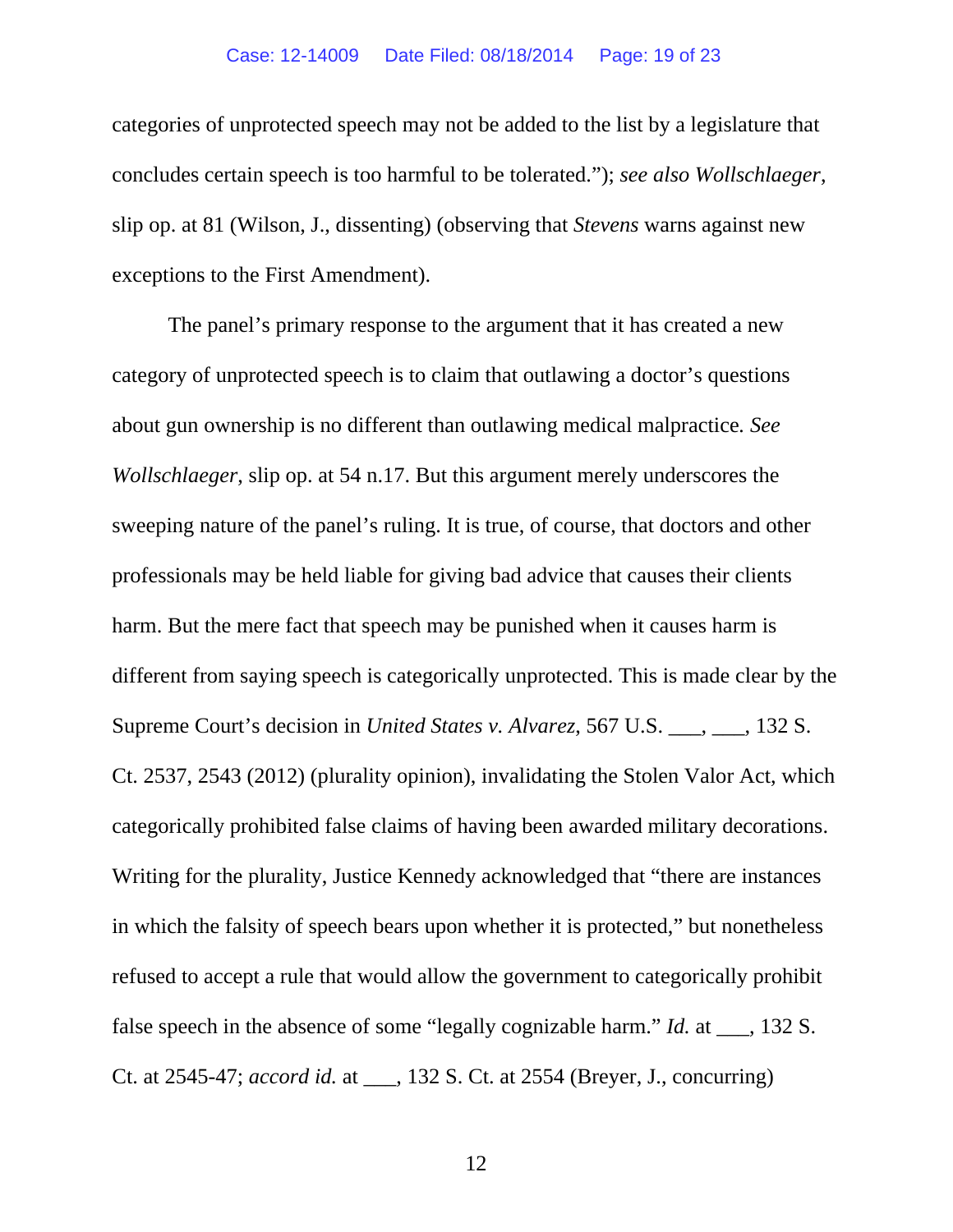(noting that prohibitions on false speech "tend to . . . limit the scope of their application" to situations in which harm actually occurs or is likely to occur).

It is evident that Florida's law is not limited to regulating speech in situations where it is likely to cause harm. To be sure, some patients may find questions about firearm ownership annoying or intrusive, but under the First Amendment that is not a "harm" that the government is empowered to remedy. *See Texas v. Johnson*, 491 U.S. 397, 414, 109 S. Ct. 2533, 2545 (1989) ("If there is a bedrock principle underlying the First Amendment, it is that the government may not prohibit the expression of an idea simply because society finds the idea itself offensive or disagreeable."). And, in any event, there are surely other patients who would not be offended by these questions. Some patients may want to discuss firearm-safety tips with their physician. Others may appreciate a physician who broaches subjects of mutual interest (be they firearms or anything else) as a means of building rapport. The government cannot prohibit these desired conversations in its effort to stamp out other, unwanted conversations. *Cf. Ashcroft v. Free Speech Coal.*, 535 U.S. 234, 255, 122 S. Ct. 1389, 1404 (2002) ("The Government may not suppress lawful speech as the means to suppress unlawful speech").

In sum, the panel's categorical exclusion of physician-patient speech from the protection of the First Amendment conflicts with decades of Supreme Court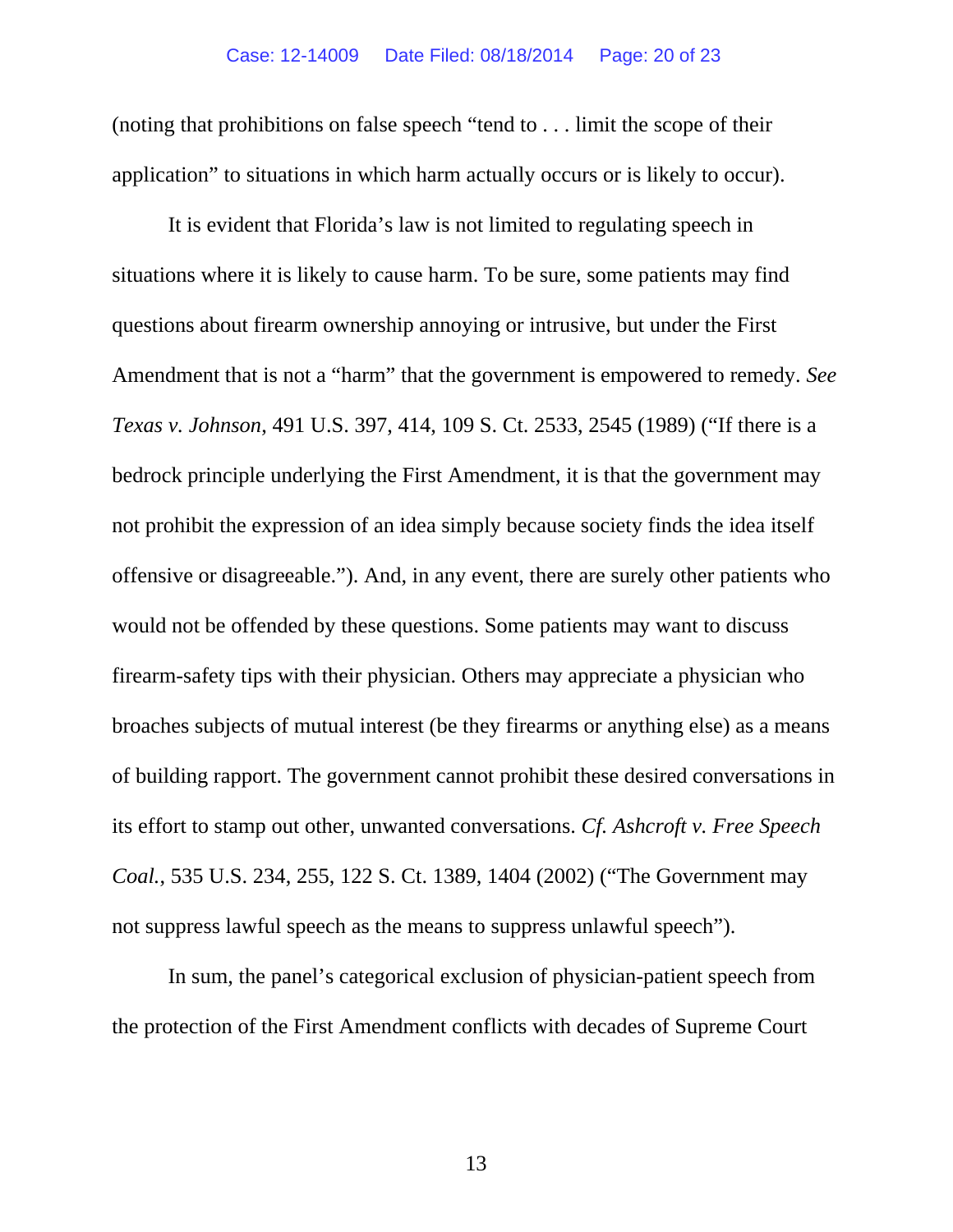precedent. The panel's opinion should be vacated and this case should be reheard

en banc. *See* Fed. R. App. P. 35(b)(1)(A); 11th Cir. R. 35-3.

### **CONCLUSION**

For the foregoing reasons, the petition for rehearing en banc should be

granted.

Dated: August 18, 2014.

Respectfully submitted,

/s/ Paul M. Sherman **INSTITUTE FOR JUSTICE** Paul M. Sherman (DC Bar No. 978663) Robert J. McNamara (VA Bar No. 73208) 901 North Glebe Road, Suite 900 Arlington, VA 22203-1854 Tel: (703) 682-9320 Fax: (703) 682-9321 Email: psherman@ij.org, rmcnamara@ij.org *Attorneys for Amicus Curiae*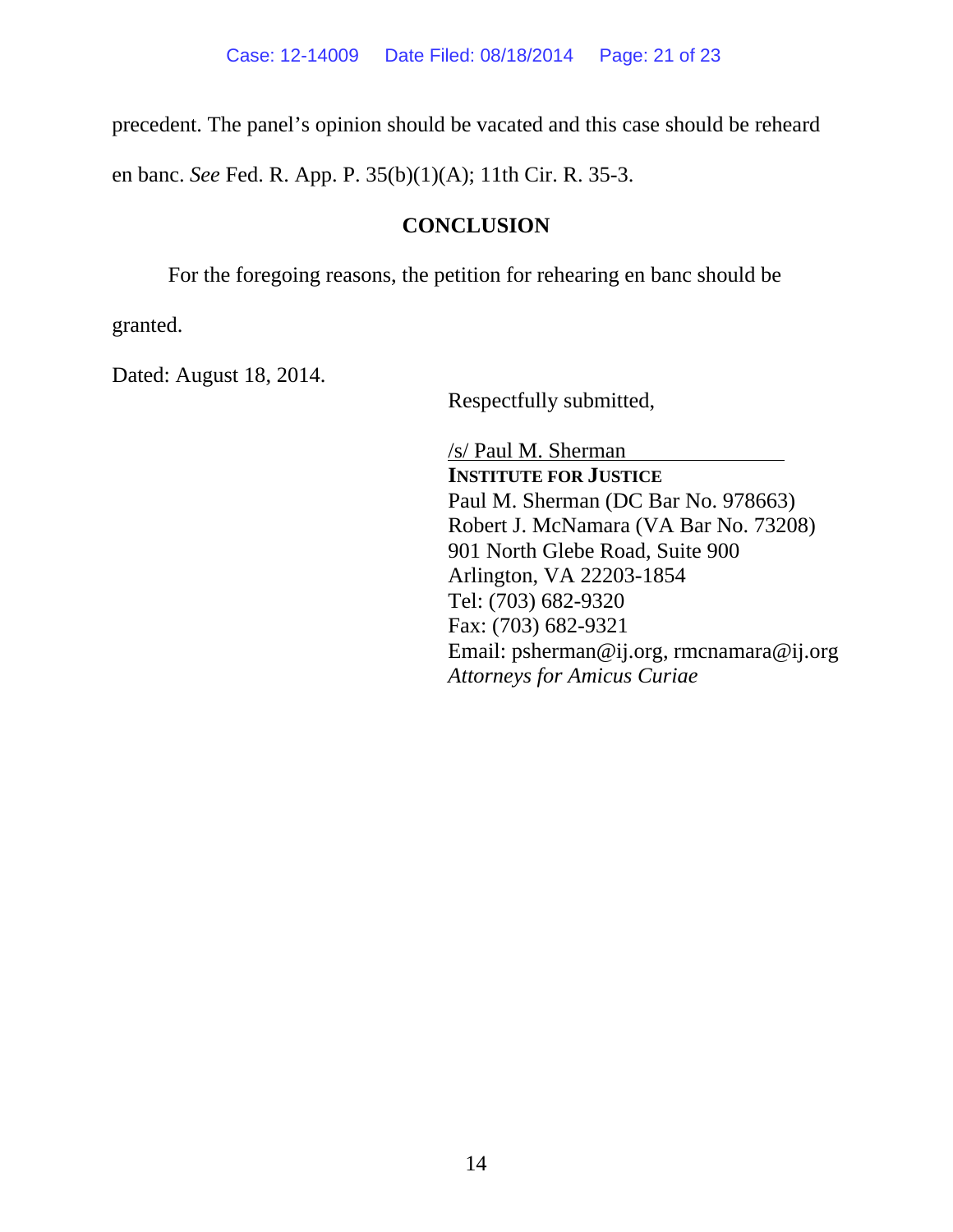### **CERTIFICATE OF FILING AND SERVICE**

I hereby certify that on this 18th day of August, 2014, I caused this Brief of *Amicus Curiae* Institute for Justice in Support of the Petition for Rehearing *En Banc* to be filed electronically with the Clerk of the Court using the CM/ECF System, which will send notice of such filing to the following registered CM/ECF users:

Douglas Hollward-Driemeier Bruce S. Manheim, Jr. Julia Lewis Augustine Ripa ROPES & GRAY LLP 700 12th Street, NW, Suite 900 Washington, DC 20005 (202) 508-4600

*Counsel for Petitioners* 

Jason Vail Allen C. Winsor Pam Bondi Timothy D. Osterhaus OFFICE OF THE U.S. ATTORNEY The Capitol PL-01 Tallahassee, Florida 32399-1050 (850) 488-3672

*Counsel for Respondents*